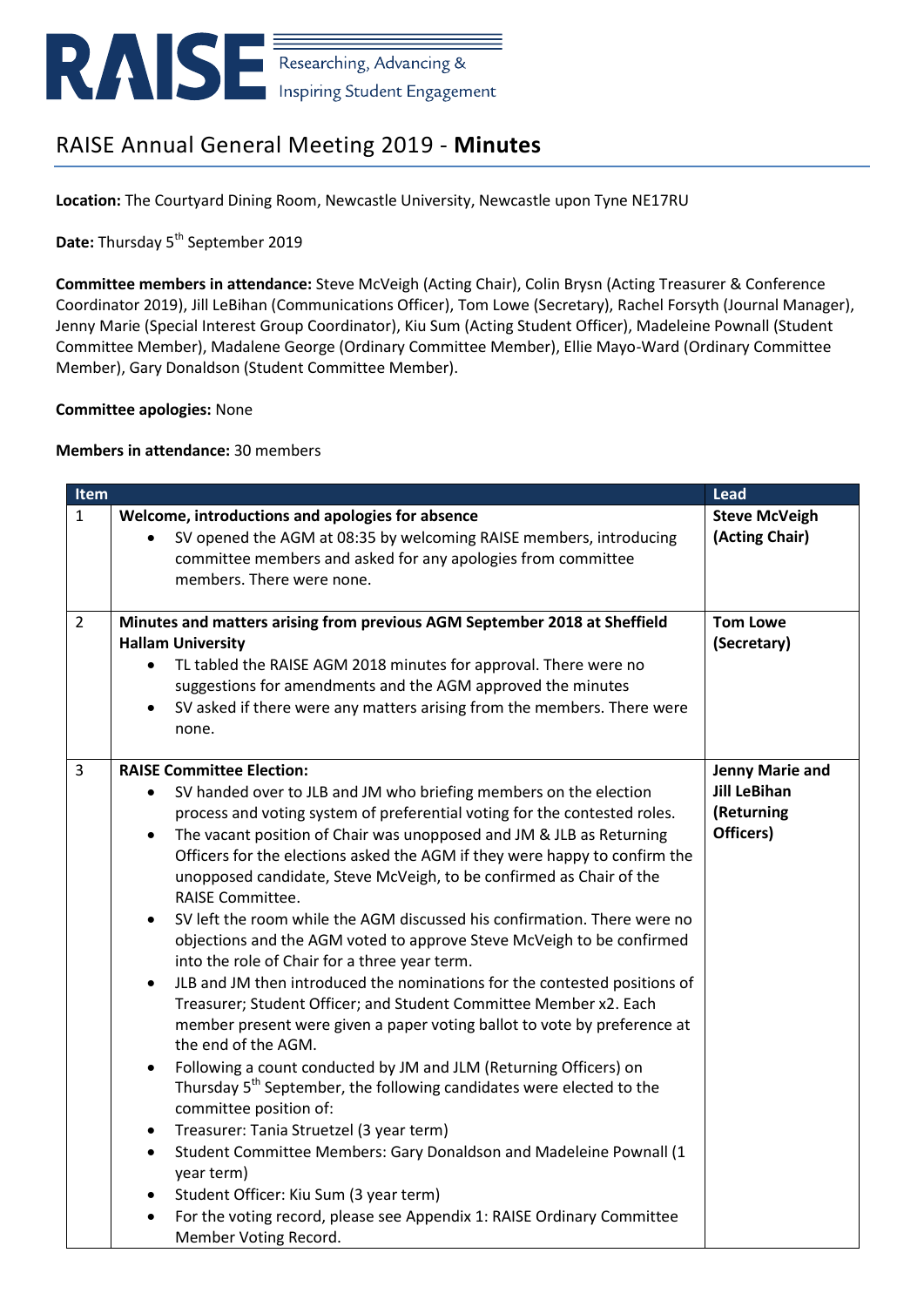| Researching, Advancing &                                                                                                                                                                                                                                                                                                                                                                                                                                                                                                                                                              |                        |
|---------------------------------------------------------------------------------------------------------------------------------------------------------------------------------------------------------------------------------------------------------------------------------------------------------------------------------------------------------------------------------------------------------------------------------------------------------------------------------------------------------------------------------------------------------------------------------------|------------------------|
|                                                                                                                                                                                                                                                                                                                                                                                                                                                                                                                                                                                       |                        |
| Inspiring Student Engagement                                                                                                                                                                                                                                                                                                                                                                                                                                                                                                                                                          |                        |
| Review of RAISE activities for 2018-19: Committee Report                                                                                                                                                                                                                                                                                                                                                                                                                                                                                                                              | <b>RAISE Committee</b> |
| Finances Colin Bryson:<br>CB tabled the budget (Appendix $2$ – available on request) giving a financial<br>report updating on RAISE's spending activities of the year. CB opened for<br>questions on the 2018 budget and there were none. CB then updated on<br>the plans for next year's budget (2019), opened for questions and there<br>were none.                                                                                                                                                                                                                                 |                        |
| Communications and networking Jill LeBihan:<br>JLB updated members on RAISE's successful bid to be the Student<br>Engagement' page in the AdvanceHE Connect Platform. JLB encouraged<br>members to become engaged with the platform and follow the RAISE<br>page. JLB announced that this successful bid included £1,500 of funding<br>which will be used to support the publicity of the platform. JLM opened for<br>questions and there were none.                                                                                                                                  |                        |
| Journal Rachel Forsyth:<br>RF gave an update on the Student Engagement in Higher Education Journal<br>tabling a detailed paper on the journal's activities which has reached over<br>100,000 downloads since the journal was established. RF opened the<br>invitation for members to engage with the journal as authors, reviewers<br>and readers. RF opened for questions and the AGM had none.                                                                                                                                                                                      |                        |
| SIGS Jenny Marie:<br>JM gave an update on the Special Interest Group activities from 2018-19:<br>RAISE currently has five Special Interest Groups:<br>Partnership                                                                                                                                                                                                                                                                                                                                                                                                                     |                        |
| <b>Engaging Assessment</b><br><b>Inclusive Practice</b><br>Postgraduate & Professional Practice<br><b>Research &amp; Evaluation</b>                                                                                                                                                                                                                                                                                                                                                                                                                                                   |                        |
| Partnership<br>SIG convenors: Wendy Garner (g.garner@chester.ac.uk) and Peg Murphy<br>(p.murphy@chester.ac.uk) Peg took over as co-convenor from Abbi Flint in<br>January 2019. This year the partnership SIG has had a meeting at the RAISE<br>Conference and a SIG event at Westminster University on 30 January 2019,<br>with Lucy Mercer-Mapstone as the keynote speaker. Materials are linked<br>to from the RAISE SIG webpage. SIG events for next year are planned for<br>the RAISE Conference 2019 and 20 November 2019 in Chester, with Mick<br>and Ruth Healey as keynotes. |                        |
| <b>Engaging Assessment</b><br>SIG convenors: Paula O'Brien (POBrien@lincoln.ac.uk), Jagjeet Jutley-<br>Neilson (Jagjeet.Jutley-Neilson@warwick.ac.uk) and Kiu Sum<br>(kiu.sum7@gmail.com) This year the SIG had a meeting at the RAISE<br>conference, held a #LTHE chat on 13 March 2019 and held a meeting at<br>the University of Lincoln on 21 May. It will hold a SIG session at the RAISE<br>2019 conference and are planning another event at Warwick for next<br>academic year.                                                                                                |                        |

**Inclusive Practice**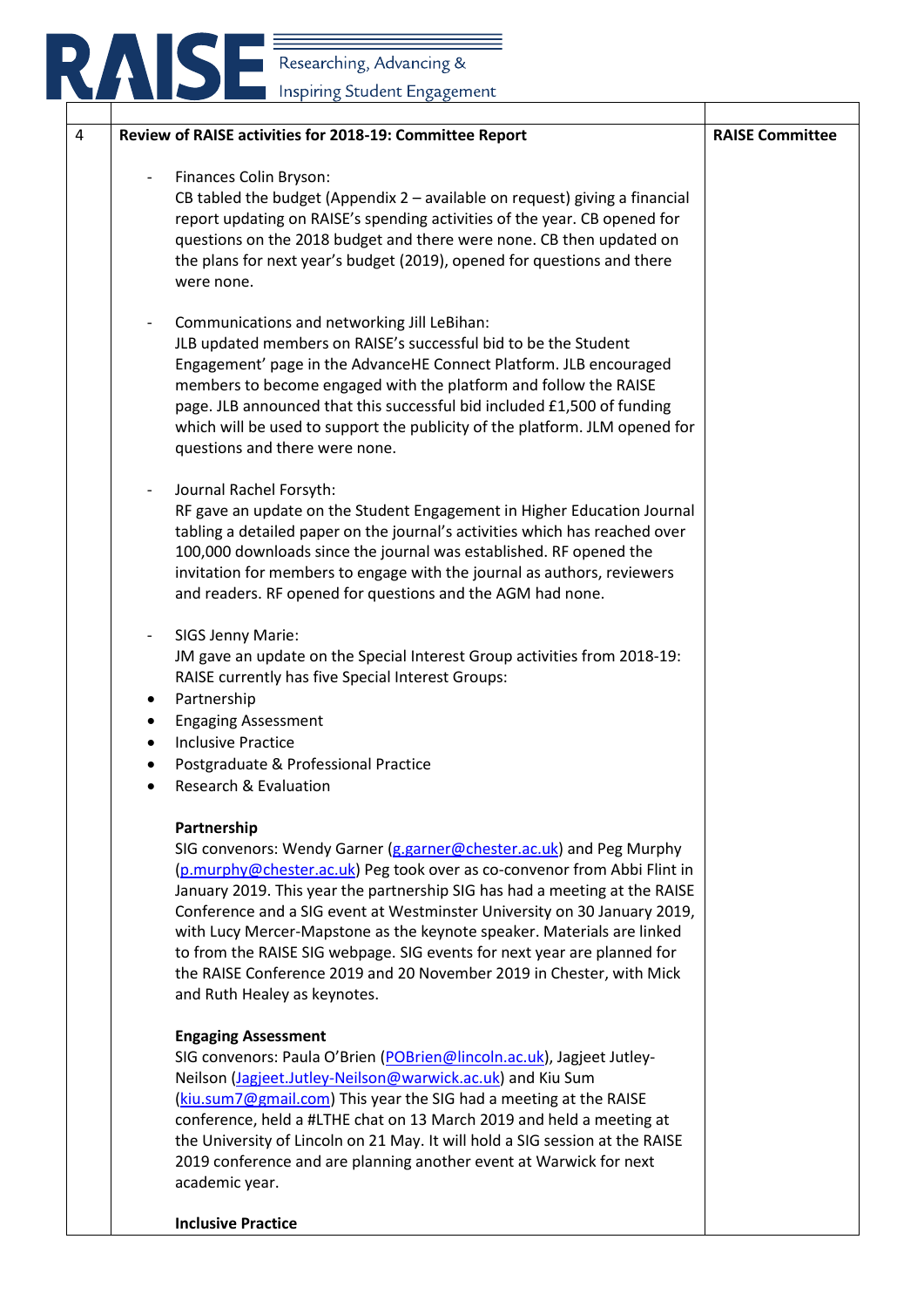# RASIG Researching, Advancing &

|   | Inspiring Student Engagement                                                                                                                                                                                                                                                                                                                                                                                                                                                                                                                                                                                                                                                                                                                                                                                                              |                            |
|---|-------------------------------------------------------------------------------------------------------------------------------------------------------------------------------------------------------------------------------------------------------------------------------------------------------------------------------------------------------------------------------------------------------------------------------------------------------------------------------------------------------------------------------------------------------------------------------------------------------------------------------------------------------------------------------------------------------------------------------------------------------------------------------------------------------------------------------------------|----------------------------|
|   | SIG Convenor: Paddy Turner (p.turner@shu.ac.uk) Paddy was elected as<br>convenor in December 2018, replacing Mark O'Hara. This year the SIG had<br>a meeting at the RAISE conference and an event at Sheffield Hallam on 12<br>February 2019. It will hold a SIG session at the RAISE 2019 conference.<br><b>Postgraduate and Professional Practice</b>                                                                                                                                                                                                                                                                                                                                                                                                                                                                                   |                            |
|   | SIG Convenor: Duncan Cross (D.Cross@bolton.ac.uk) Duncan took over<br>from Catherine Hayes in November 2018. The SIG did not have any events<br>between September 2017-September 2018, including at the RAISE 2018<br>conference, which has meant that the SIG membership has become<br>dispersed. Duncan organised an event at the University of Bolton for 21<br>January 2019, with himself and Julie Prescott to talk about the Research<br>Degree Supervision Toolkit, but it had to be postponed due to a lack of<br>people signing up for the event. Duncan ran a webinar instead on 15 July,<br>which was attended by 5 people. Though attendance was small,<br>participants were very interested. If anyone, particularly a student, would<br>like to drive the SIG forward, Duncan would be happy to support them to<br>do this. |                            |
|   | <b>Research &amp; Evaluation</b><br>SIG convenors: Stuart Sims (stuart.sims@port.ac.uk), Wilko Luebsen<br>(w.luebsen2@londonmet.ac.uk), Caroline Wilson<br>(caroline.wilson@coventry.ac.uk) Caroline joined the convenor team in<br>November 2018. The SIG had an event at the RAISE conference in 2018. It<br>has met at London Met on 29 November, with talks by Susannah Hume<br>(Kings College) and Ellie Russell (TSEP) and again on 26 March 2019 at<br>University of Brighton with talks by Fiona Handley and Catherine<br>McConnell. The SIG is also coordinating 2 collaborative research projects. It<br>will hold an event at the RAISE Conference 2019.                                                                                                                                                                       |                            |
|   | JM opened for questions and the AGM had none.                                                                                                                                                                                                                                                                                                                                                                                                                                                                                                                                                                                                                                                                                                                                                                                             |                            |
|   | Student engagement Kiu Sum, Madeleine Pownall & Gary Donaldson:<br>KS updated on the University ambassadors scheme of RAISE to increase<br>communications with students locally, MP reported the successful set up<br>of a local pedagogy group at Leeds University and GD emphasised the<br>importance of reaching out beyond the UK for student engagement. MP<br>followed by outlining the importance to represent UG students as well as<br>PG and the three student committee members/officer outlined their<br>recommendations for RAISE in 2019-20. KS, GD and MP opened for<br>questions and the AGM had none.                                                                                                                                                                                                                    |                            |
|   | <b>Buddy scheme Madelene George:</b><br>MG updated on the buddy scheme and tabled a promotional poster calling<br>for RAISE members to join the scheme. SV thanks MG for her efforts on<br>the paper and MG opened for questions, where the AGM had none.                                                                                                                                                                                                                                                                                                                                                                                                                                                                                                                                                                                 |                            |
| 6 | RAISE Conference 2020 at University of Lincoln                                                                                                                                                                                                                                                                                                                                                                                                                                                                                                                                                                                                                                                                                                                                                                                            | <b>Clare Cotton (Conf.</b> |
|   | CC gave an update from Lincoln about RAISE 2020's plans for the<br>٠<br>conference next year.<br>CB updated the plans for evaluating RAISE 2019 to feed into plans for the<br>٠<br>2020 Lincoln event.<br>Members present commented on the welcomeness of RAISE as a                                                                                                                                                                                                                                                                                                                                                                                                                                                                                                                                                                      | Coord.)                    |
|   | community and suggested a theme of "criticality moving forward".                                                                                                                                                                                                                                                                                                                                                                                                                                                                                                                                                                                                                                                                                                                                                                          |                            |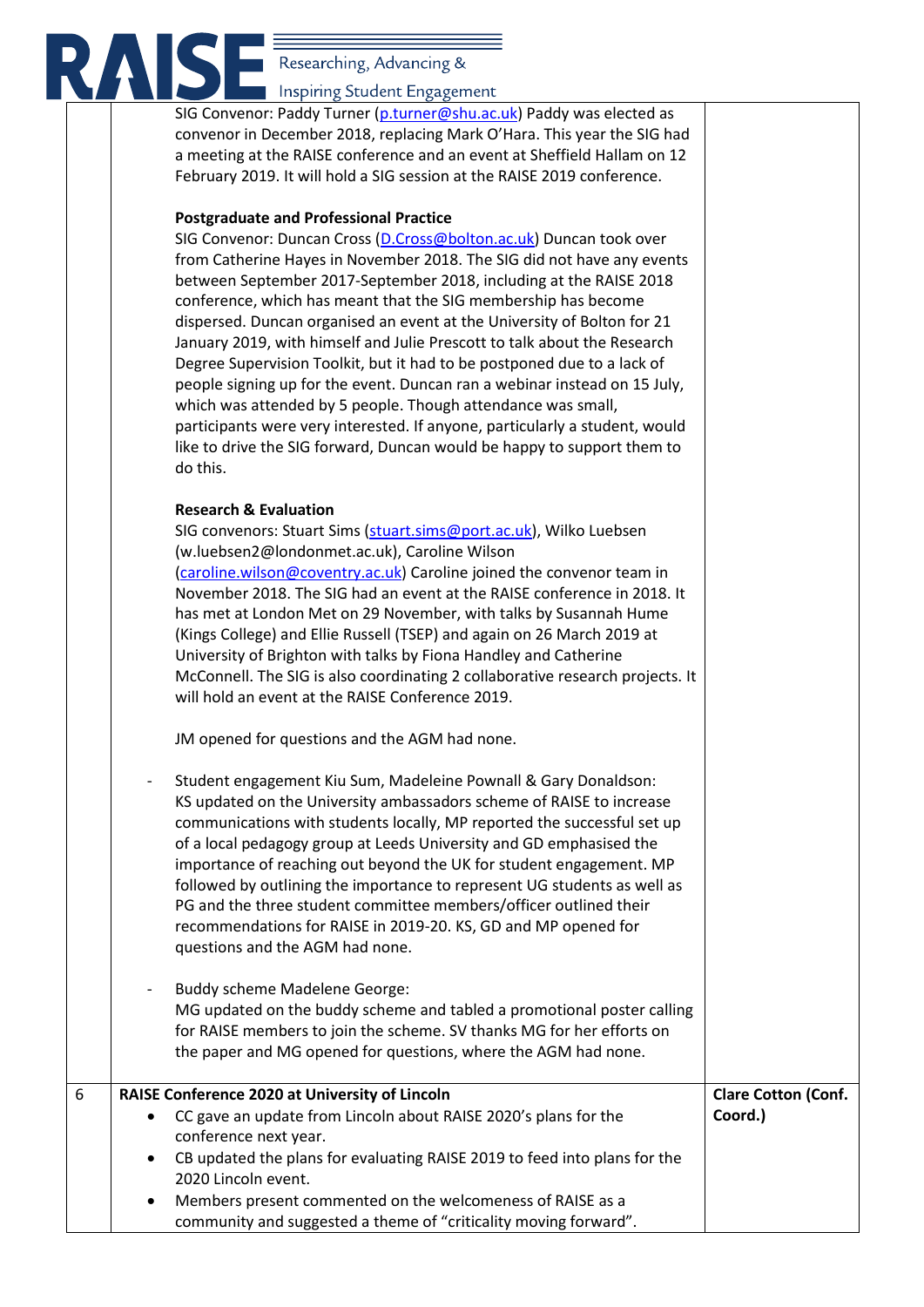|   | The members expressed excitement for RAISE 2020 and CC updated that<br>$\bullet$<br>more information will follow.                                                                                                                                                                                                |                                        |
|---|------------------------------------------------------------------------------------------------------------------------------------------------------------------------------------------------------------------------------------------------------------------------------------------------------------------|----------------------------------------|
| 7 | Thanks to committee members standing down<br>SV gave great thanks to Colin Bryson who was stepping down as Acting<br>Treasurer and for his time as Chair prior.<br>The AGM thanked CB for his time and services for RAISE.<br>CB stated that it has been a pleasure to work with RAISE for the last 10<br>years. | <b>Steve McVeigh</b><br>(Acting Chair) |
| 8 | Any other business<br>There were no additional items.<br>SV thanked members and committee members for attending the meeting<br>and closed the meeting.<br>The meeting concluded at 09:20.                                                                                                                        | <b>Steve McVeigh</b><br>(Acting Chair) |
| 9 | Date of next general meeting $-2^{nd}/3^{rd}$ September 2020 at University of Lincoln –<br>exact time and location TBC.                                                                                                                                                                                          |                                        |